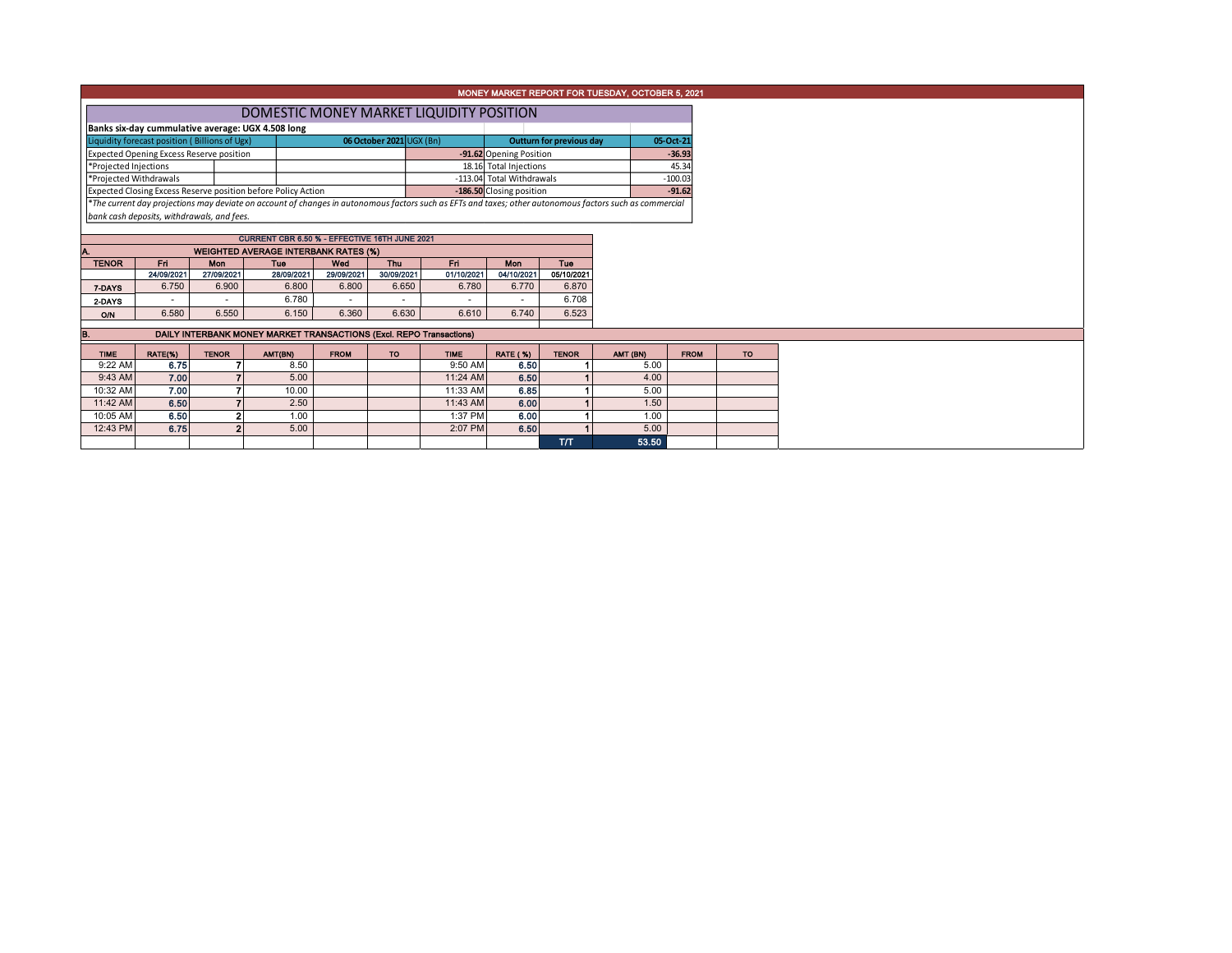| C.                                                                                              |                                                                                             |                          |                                                                                       | <b>CBR AND THE 7- DAY WAR INTERBANK RATES</b> |                            |                                                                  |                                                |                |              |                |            |            |  |  |
|-------------------------------------------------------------------------------------------------|---------------------------------------------------------------------------------------------|--------------------------|---------------------------------------------------------------------------------------|-----------------------------------------------|----------------------------|------------------------------------------------------------------|------------------------------------------------|----------------|--------------|----------------|------------|------------|--|--|
| 9.500<br>9.000<br>8.500<br>8.000<br>7.500<br>7.000<br>6.500<br>6.000<br>5.500<br>5.000<br>4.500 | <u> ATABTAPER PER PERSONALITIO (1111), 111</u>                                              |                          |                                                                                       |                                               |                            |                                                                  |                                                |                |              |                |            |            |  |  |
| 4.000                                                                                           | 22/09/2021                                                                                  | 23/09/2021               | 24/09/2021                                                                            |                                               | 27/09/2021                 | 28/09/2021                                                       | 29/09/2021                                     |                | 30/09/2021   | 01/10/2021     | 04/10/2021 | 05/10/2021 |  |  |
|                                                                                                 |                                                                                             |                          |                                                                                       |                                               |                            |                                                                  |                                                |                |              |                |            |            |  |  |
|                                                                                                 |                                                                                             |                          |                                                                                       |                                               |                            | • Overnight WAR -7-day WAR - CBR rate - Upper bound -Lower bound |                                                |                |              |                |            |            |  |  |
| D.                                                                                              |                                                                                             |                          | MONETARY POLICY OPERATIONS MATURITIES PROFILE: (07-OCT- 2021 TO 04-NOV- 2021)         |                                               |                            |                                                                  |                                                |                |              |                |            |            |  |  |
| <b>DATE</b>                                                                                     | <b>THUR</b><br>07-Oct-21                                                                    | <b>THUR</b><br>14-Oct-21 | <b>THUR</b><br>21-Oct-21                                                              | <b>THUR</b><br>28-Oct-21                      | <b>THUR</b><br>04-Nov-21   | <b>TOTAL</b>                                                     |                                                |                |              |                |            |            |  |  |
| <b>REPO</b>                                                                                     | 1.160.38                                                                                    | $\sim$                   | $\sim$                                                                                | $\overline{a}$                                | $\sim$                     | 1,160.38                                                         |                                                |                |              |                |            |            |  |  |
| <b>REV REPO</b>                                                                                 | $\sim$                                                                                      | $\sim$                   | $\sim$                                                                                | $\sim$                                        | $\sim$                     | $\sim$                                                           |                                                |                |              |                |            |            |  |  |
| <b>DEPO AUCT</b>                                                                                | 182.70                                                                                      | $\sim$                   | 121.00                                                                                | $\sim$                                        | 515.01                     | 818.71                                                           |                                                |                |              |                |            |            |  |  |
| 1,343.08<br><b>TOTALS</b><br>121.00<br>515.01<br>1,979.09<br>$\sim$<br>$\sim 10$                |                                                                                             |                          |                                                                                       |                                               |                            |                                                                  |                                                |                |              |                |            |            |  |  |
|                                                                                                 |                                                                                             |                          | Total O/S Deposit Auction balances held by BOU up to 16 December 2021: UGX 1,314 BN   |                                               |                            |                                                                  |                                                |                |              |                |            |            |  |  |
|                                                                                                 |                                                                                             |                          | Total O/S Repo, Reverse Repo & Deposit Auction balances held by BOU: UGX 2,475 BN     |                                               |                            |                                                                  |                                                |                |              |                |            |            |  |  |
|                                                                                                 | (EI) STOCK OF TREASURY SECURITIES<br><b>Eii</b><br><b>MONETARY POLICY MARKET OPERATIONS</b> |                          |                                                                                       |                                               |                            |                                                                  |                                                |                |              |                |            |            |  |  |
| LAST TBIILS ISSUE DATE: 16-SEPTEMBER-2021                                                       |                                                                                             |                          |                                                                                       |                                               |                            |                                                                  |                                                |                |              |                |            |            |  |  |
|                                                                                                 |                                                                                             |                          |                                                                                       |                                               |                            |                                                                  | (VERTICAL REPOS, REV-REPOS & DEPOSIT AUCTIONS) |                |              |                |            |            |  |  |
|                                                                                                 | On-the-run O/S T-BILL STOCKs (Bns-UGX)                                                      |                          | 6,404.16                                                                              | 06/10/2021                                    | OMO                        | <b>ISSUE DATE</b>                                                | <b>AMOUNT</b>                                  | <b>WAR</b>     | <b>RANGE</b> | <b>TENOR</b>   |            |            |  |  |
|                                                                                                 | On-the-run O/S T-BONDSTOCKs(Bns-UGX)                                                        |                          | 20,988.32                                                                             | 06/10/2021 REPO                               |                            | $02-Sep$ -                                                       | 1,539.00                                       | 6.500          |              |                |            |            |  |  |
|                                                                                                 | TOTAL TBILL & TBOND STOCK- UGX                                                              |                          | 27,392.49                                                                             |                                               | <b>REPO</b>                | 06-Sep                                                           | 252.00                                         | 6.500          |              | 3              |            |            |  |  |
| O/S=Outstanding                                                                                 |                                                                                             |                          |                                                                                       |                                               | <b>REPO</b>                | $08-Sep$                                                         | 164.50                                         | 6.500          |              | 7              |            |            |  |  |
| <b>MATURITY</b>                                                                                 | TOTAL STOCK YTM (%)<br>(BN UGX)                                                             | AT CUT OFF*              | <b>CHANGE IN</b>                                                                      |                                               | <b>REPO</b><br><b>DAUT</b> | 09-Sep -<br>$09-Sep$                                             | 1,094.00<br>64.65                              | 6.500<br>6.998 |              | 28             |            |            |  |  |
| 91                                                                                              | 123.54                                                                                      | 6.820                    | YTM (+/-)<br>0.000                                                                    |                                               | <b>DAUT</b>                | $09-Sep$                                                         | 450.16                                         | 7.003          |              | 56             |            |            |  |  |
| 182                                                                                             | 459.46                                                                                      | 8.100                    | 0.100                                                                                 |                                               | <b>DAUT</b>                | 09-Sep                                                           | 42.28                                          | 7.357          |              | 84             |            |            |  |  |
| 364                                                                                             | 5,821.17                                                                                    | 9.549                    | 0.100                                                                                 |                                               | <b>DAUT</b>                | 13-Sep                                                           | 386.00                                         | 6.500          |              | 3              |            |            |  |  |
| 2YR                                                                                             | 200.00                                                                                      | 10.000                   | $-1.500$                                                                              |                                               | <b>REPO</b>                | 16-Sep                                                           | 992.00                                         | 6.500          |              | $\overline{7}$ |            |            |  |  |
| 3YR                                                                                             | $\sim$                                                                                      | 11.390                   | $-1.410$                                                                              |                                               | <b>DAUT</b>                | 23-Sep                                                           | 30.83                                          | 6.985          |              | 28             |            |            |  |  |
| 5YR                                                                                             | 1.489.27                                                                                    | 13.409                   | $-1.691$                                                                              |                                               | <b>DAUT</b>                | 23-Sep                                                           | 372.00                                         | 7.003          |              | 56             |            |            |  |  |
| <b>10YR</b>                                                                                     | 9,789.09                                                                                    | 13.500                   | $-0.239$                                                                              |                                               | <b>DAUT</b>                | 23-Sep                                                           | 19.67                                          | 7.348          |              | 84             |            |            |  |  |
| 15YR                                                                                            | 8,222.91                                                                                    | 14.090                   | $-0.310$                                                                              |                                               | <b>REPO</b>                | 23-Sep                                                           | 549.00                                         | 6.500          |              | $\overline{7}$ |            |            |  |  |
| <b>20YR</b>                                                                                     | 1,287.05                                                                                    | 15.950                   | $-1.040$                                                                              |                                               | <b>REPO</b>                | 28-Sep                                                           | 456.00                                         | 6.500          |              | $\overline{2}$ |            |            |  |  |
|                                                                                                 |                                                                                             |                          | Cut OFF is the lowest price/ highest yield that satisfies the auction awarded amount. |                                               | <b>REPO</b>                | 29-Sep                                                           | 376.00                                         | 6.500          |              |                |            |            |  |  |
|                                                                                                 |                                                                                             |                          |                                                                                       |                                               | <b>REPO</b><br><b>REPO</b> | 30-Sep<br>04-Oct                                                 | 1.065.00<br>94.00                              | 6.500<br>6.500 |              | 3              |            |            |  |  |